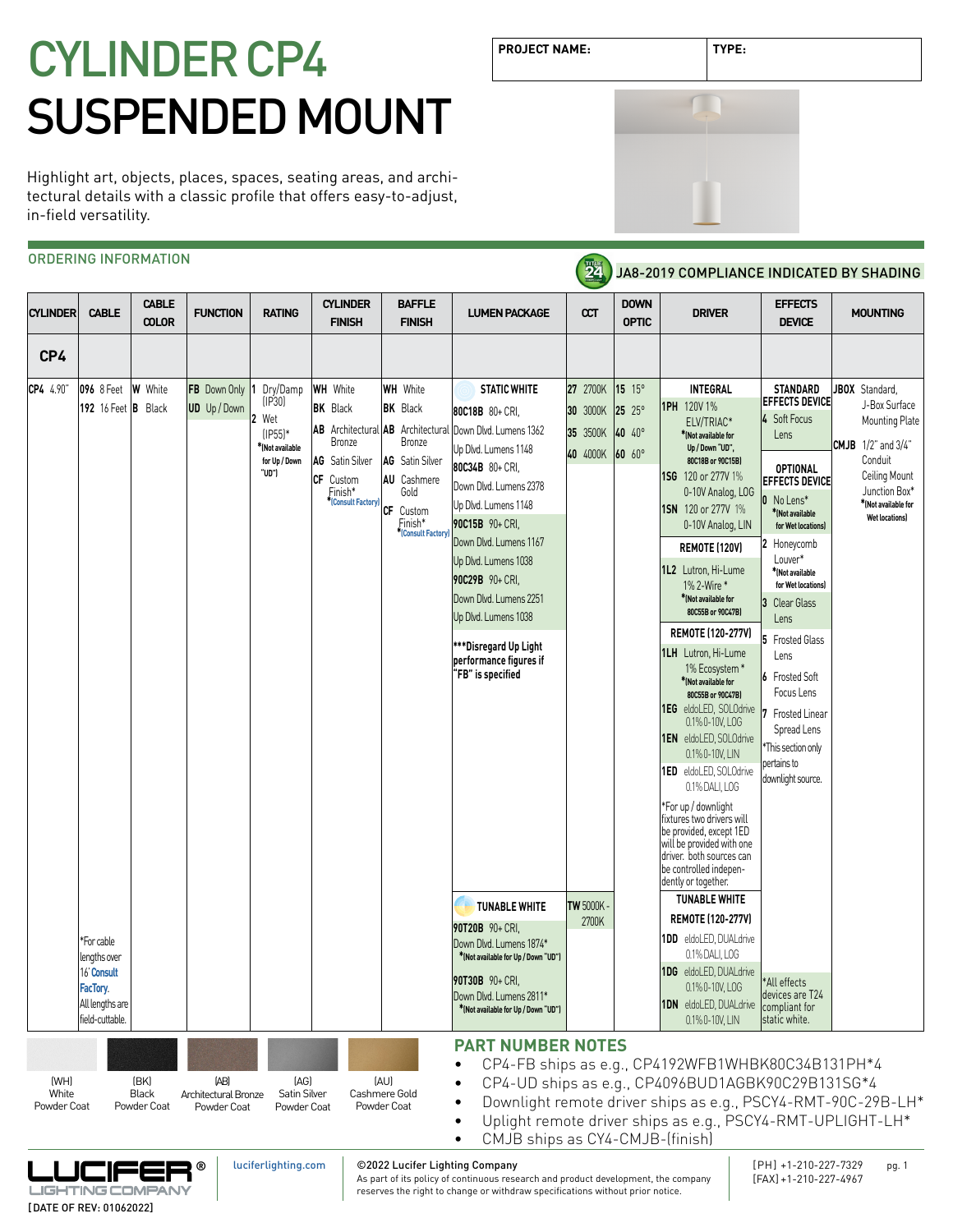# **ACCESSORIES**

### **DOWNLIGHT ALTERNATE EFFECTS DEVICES**

| $\Box$ HCL-CY4-01    | Honeycomb Louver *                              |
|----------------------|-------------------------------------------------|
|                      | *(Not available for Wet location)               |
| $\Box$ CGL-CY4-01    | Clear Glass Lens                                |
| $\square$ SFL-CY4-01 | Soft Focus Lens                                 |
| $\Box$ FGL-CY4-01    | Frosted Glass Lens                              |
|                      | □ FSFL-CY4-01 Frosted Soft Focus Lens           |
|                      | <b>D FLSL-CY4-01</b> Frosted Linear Spread Lens |

### **REPLACEMENT DOWN OPTIC ASSEMBLIES**

| $15^{\circ}$ optic |
|--------------------|
| 25° optic          |
| $40^{\circ}$ optic |
| $60^\circ$ optic   |
|                    |

### **EMERGENCY LIGHTING - REMOTE MOUNT ONLY**

| $\Box$ EMB-S-100-120-LEDX        | 100 watt max capacity, 120 VAC 60Hz, Dimmable        |
|----------------------------------|------------------------------------------------------|
| $\Box$ EMB-S-100-277-LEDX        | 100 watt max capacity, 277 VAC 60Hz, Dimmable        |
| $\square$ EMB-S-250-120/277-LEDX | 250 watt max capacity, 120 or 277 VAC 60Hz, Dimmable |

During disruption of main power, emergency battery inverter provides temporary 120V or 277V to fixture.

# **PERFORMANCE - 3000K - SOFT FOCUS LENS**

| <b>LUMEN</b><br><b>WATTAGE</b> |    | 15° OPTIC<br>(DOWNLIGHT) |            | 25° OPTIC<br>(DOWNLIGHT) |            | 40° OPTIC<br>(DOWNLIGHT) |     | 60° OPTIC<br>(DOWNLIGHT) |            | <b>UPLIGHT</b>           |                          |
|--------------------------------|----|--------------------------|------------|--------------------------|------------|--------------------------|-----|--------------------------|------------|--------------------------|--------------------------|
| <b>PACKAGE</b>                 |    | <b>DELIVERED</b>         | <b>LPW</b> | <b>DELIVERED</b>         | <b>LPW</b> | <b>DELIVERED</b>         | LPW | <b>DELIVERED</b>         | <b>LPW</b> | <b>DELIVERED</b>         | LPW                      |
| 80C18B                         | 14 | 1318                     | 94         | 1337                     | 95         | 1362                     | 97  | 1251                     | 89         | 1148                     | 82                       |
| 80C34B                         | 28 | 2301                     | 82         | 2335                     | 83         | 2378                     | 85  | 2185                     | 78         | 1148                     | 82                       |
|                                |    |                          |            |                          |            |                          |     |                          |            |                          |                          |
| 90C15B                         | 14 | 1129                     | 81         | 1145                     | 82         | 1167                     | 83  | 1072                     | 77         | 1038                     | 74                       |
| 90C29B                         | 28 | 2178                     | 78         | 2210                     | 79         | 2251                     | 80  | 2068                     | 74         | 1038                     | 74                       |
|                                |    |                          |            |                          |            |                          |     |                          |            |                          |                          |
| 90T20B                         | 31 | 1757                     | 57         | 1805                     | 58         | 1874                     | 60  | 1720                     | 55         | ٠                        |                          |
| 90T30B                         | 49 | 2636                     | 54         | 2708                     | 55         | 2811                     | 57  | 2580                     | 53         | $\overline{\phantom{a}}$ | $\overline{\phantom{a}}$ |

| STATIC WHITE OUTPUT MULTIPLIER |                  |  |  |  |
|--------------------------------|------------------|--|--|--|
| CCT                            | <b>CCT SCALE</b> |  |  |  |
| 2700K                          | 0.957            |  |  |  |
| 3000K                          | 1.000            |  |  |  |
| 3500K                          | 1.019            |  |  |  |
| 4000K                          | 1.030            |  |  |  |
| LIGHT LOSS FACTOR MULTIPLIER   |                  |  |  |  |
| No Lens                        | 1.05             |  |  |  |
| CGL                            | 1.05             |  |  |  |
| <b>SFL</b>                     | 1.00             |  |  |  |
| <b>FGL</b>                     | 0.90             |  |  |  |
| <b>FSFL</b>                    | 0.87             |  |  |  |
| <b>FLSL</b>                    | 0.83             |  |  |  |
| <b>HCL</b>                     | 0.65             |  |  |  |

# JA8-2019 INDICATED BY SHADING



©2022 Lucifer Lighting Company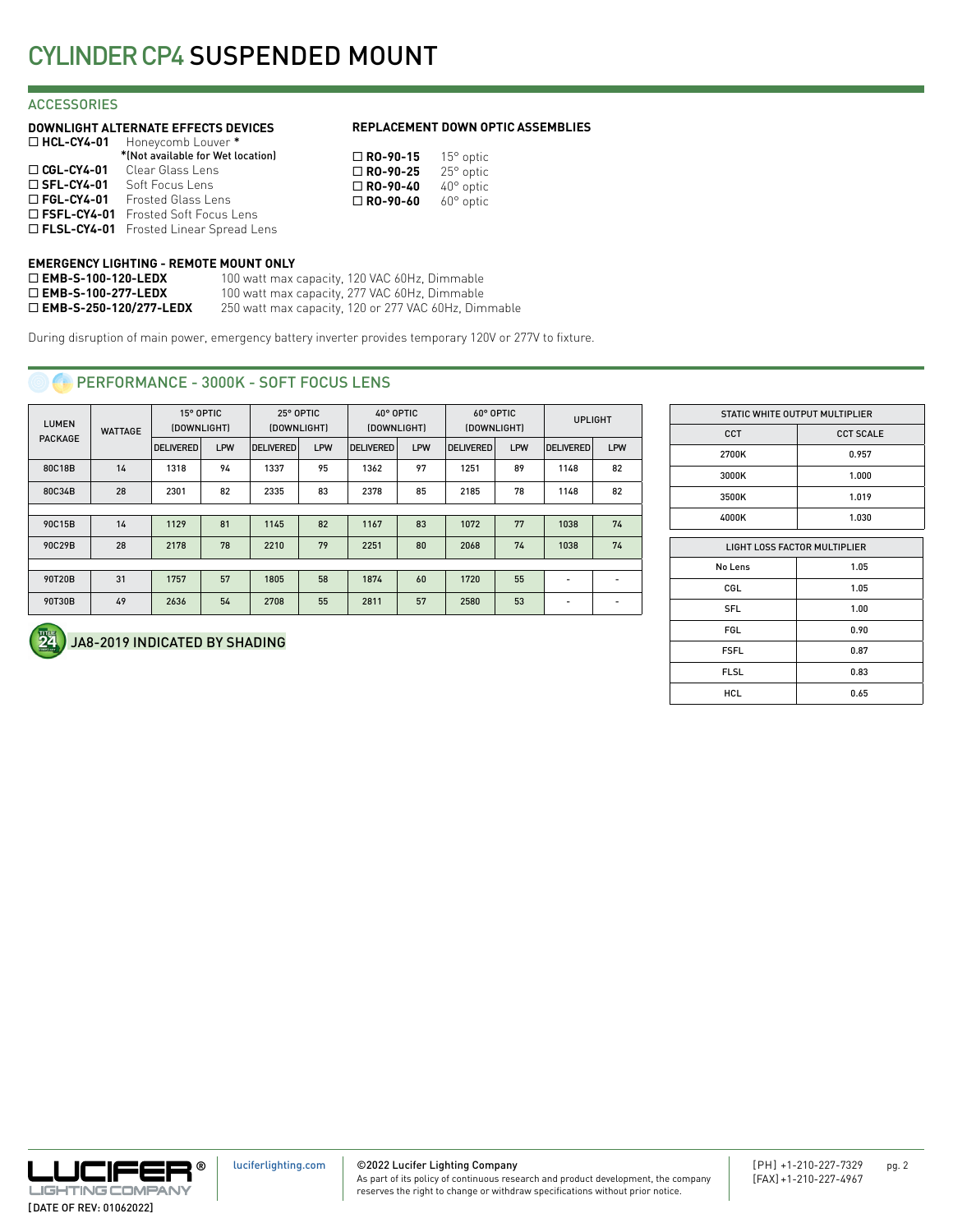# CYLINDER CP4 SUSPENDED MOUNT

### FIXTURE DIMENSIONS / DRAWINGS

### **A** LUMINAIRE

Body with integrated heat sink and LED(s). Power supply may be integral or remote mount.

### B CANOPY

Die-cast canopy accommodates flat and sloped ceiling conditions. Conceals hidden twist-on mounting hardware. Available with integral or remote driver.

### CABLE  $\boldsymbol{\Theta}$

Black or White wiring harnesses are available. Available in lengths up to 192" maximum, cable is field cuttable, consult factory for lengths greater than 192".

### $\Omega$ UPLIGHT OPTIC

120° Spread lens; Uplight only available for Dry/Damp locations.

### DOWNLIGHT OPTIC E

Field-changeable optics available in 15°, 25°, 40° and 60° beams.

### LENS RETAINER F

Threaded lens retainer attaches to baffle and accommodates up to two effects devices.

### DOWNLIGHT EFFECTS DEVICE  $\mathbf{\Theta}$

Soft focus lens standard. Effects device is field-changeable in Dry/Damp and Wet locations.

### BAFFLE **A**

Die-cast baffle minimizes aperture glare and conceals view into fixture.



**A**





©2022 Lucifer Lighting Company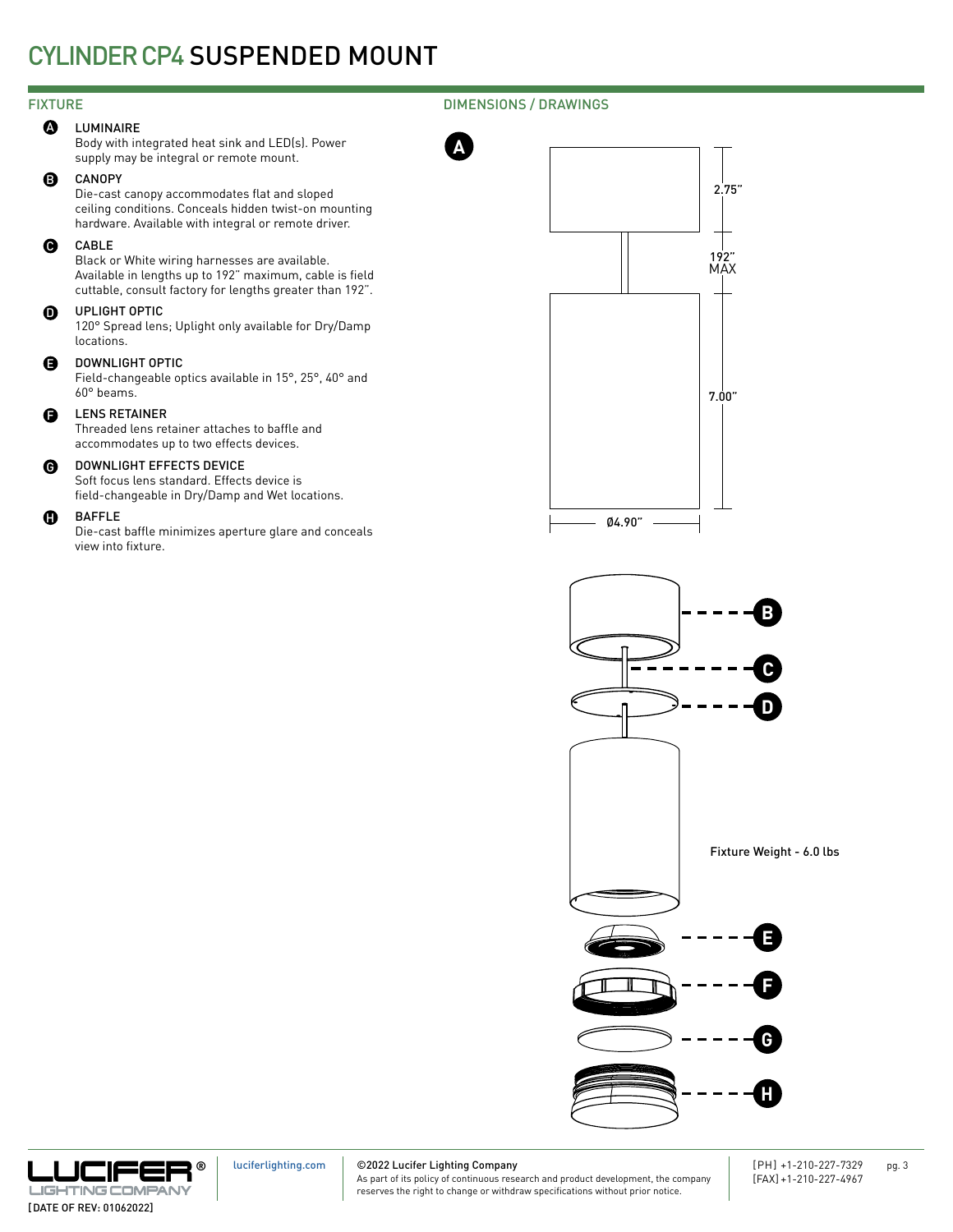# MOUNTING DIMENSIONS / DRAWINGS



Mounting adaptor (concealed) for standard 3/0 and 4/0 j-boxes. Surface mounted, does not require installation prior to rough-in. Fixture mounts flush with minimalist transition to ceiling.

### CMJB  $\bullet$

Ceiling mount junction box perfectly matches the cylinder profile for a continuous, integrated look where exposed ceiling mount junction box and conduit applications apply. For use with 1/2" and 3/4" EMT conduit only. Features three conduit entrances at 12, 3, and 6 o'clock plus one conduit knockout on top. Painted finishes only. Blank off plugs included.



**® LIGHTING COMPAN** [DATE OF REV: 01062022]

[luciferlighting.com](http://luciferlighting.com/)

©2022 Lucifer Lighting Company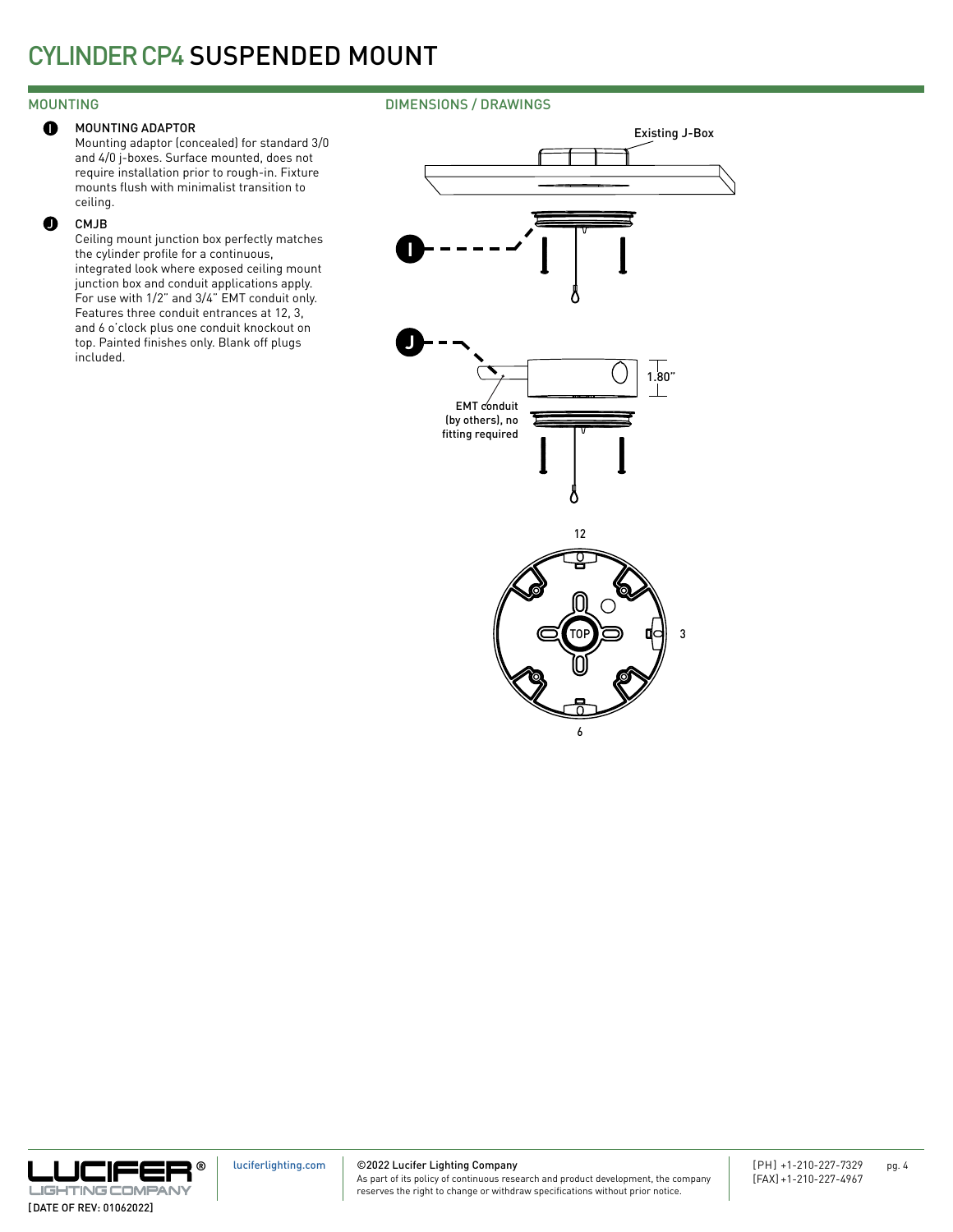# CYLINDER CP4 SUSPENDED MOUNT

### PS-RMT  $\boldsymbol{\Omega}$

Do not install in environments where ambient temperatures exceed 35°C (95°F). Remote power supply provides additional driver options. Mounting device still required. Consult install guide for maximum allowable secondary run lengths between PS-RMT and fixture.

### REMOTE POWER SUPPLY **EXECUTE 20 IMENSIONS** / DRAWINGS



### UP / DOWNLIGHT FIXTURE CONTROL INFORMATION

| <b>DRIVER</b> | <b>DRIVER</b><br><b>QUANTITY</b> | SOURCES DIM<br><b>INDEPENDENTLY</b><br>OR TOGETHER | <b>WIRING REQUIREMENTS</b>                                                     |
|---------------|----------------------------------|----------------------------------------------------|--------------------------------------------------------------------------------|
| 1PH           |                                  |                                                    | For independent control, two switch legs required.                             |
| 1SG           |                                  |                                                    | For independent control, two switch-legs and two 0-10V control leads required. |
| 1SN           |                                  |                                                    | For independent control, two switch-legs and two 0-10V control leads required. |
| 1L2           |                                  | x                                                  | For independent control, two switch legs required.                             |
| 1LH           |                                  |                                                    | For independent control, two EcoSystem addresses required.                     |
| 1ED           |                                  |                                                    | For independent control, two DALI addresses required.                          |
| 1EG           |                                  | х                                                  | For independent control, two switch-legs and two 0-10V control leads required. |
| 1EN           |                                  |                                                    | For independent control, two switch-legs and two 0-10V control leads required. |



[luciferlighting.com](http://luciferlighting.com/)

©2022 Lucifer Lighting Company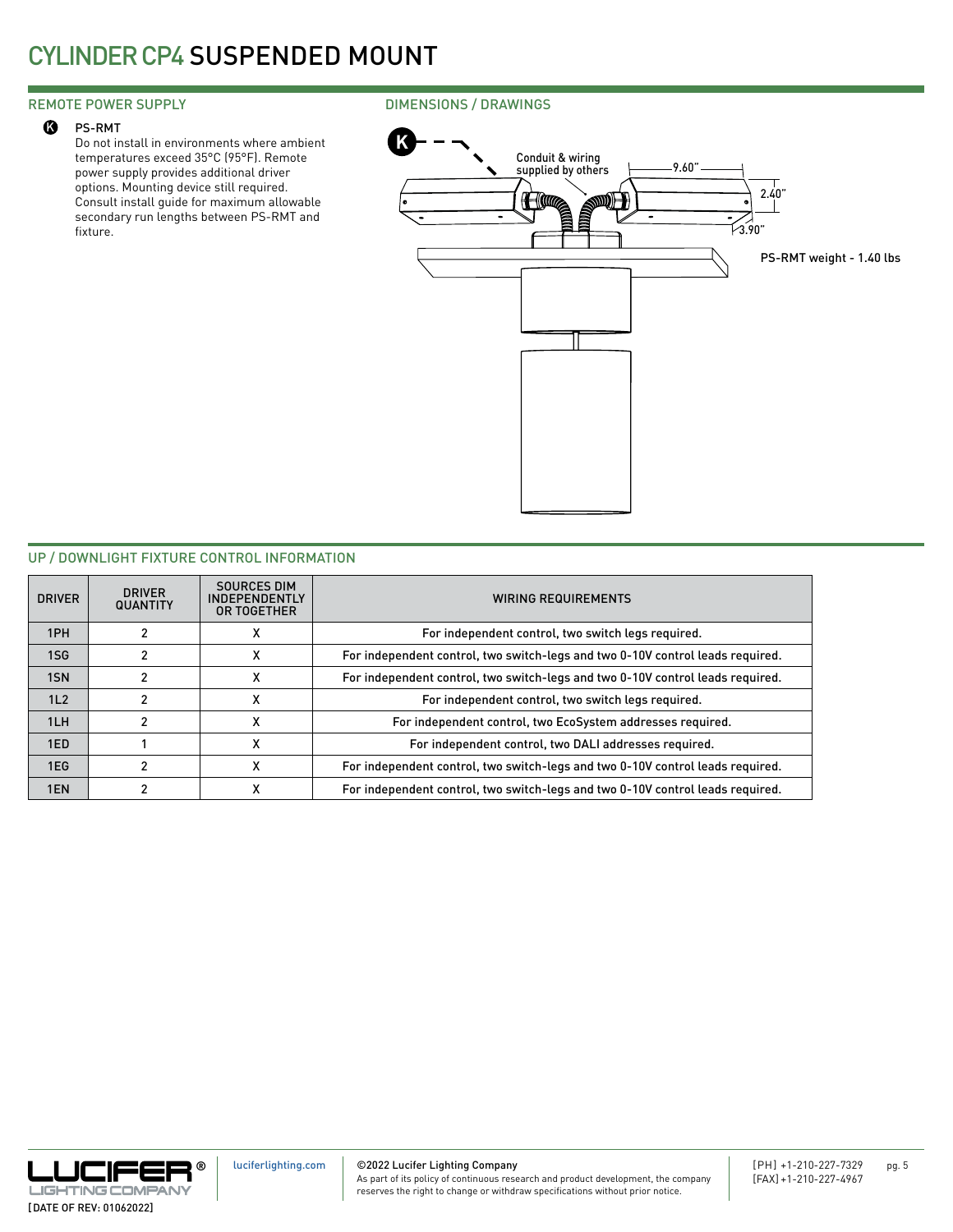# **TECHNICAL**

### **CONSTRUCTION**

Cylinder: Machined aluminum body; extruded aluminum internal heatsink; painted finishes are granulated powder coat.

CMJB: Die-cast aluminum body; painted finishes are granulated powder coat.

Remote Power Supply: 22 Gauge galvanized steel.

### **LED**

Proprietary 2 step MacAdam ellipse LED modules available in 80+ and 90+ CRI configurations in color temperatures of 2700K, 3000K, 3500K and 4000K. Average rated lamp life of 50,000 hours. Driver assemblies are field-replaceable.

### **TUNABLE WHITE LED**

Proprietary 5-step MacAdam ellipse tunable white LED module available in 90+ CRI configuration. Features tuning range of 2700K to 5000K. Average rated lamp life: 50,000 hours. Driver assembly is fieldreplaceable.

### **POWER SUPPLY PERFORMANCE AND DIMMING INFORMATION**

| Power Supply                                                                                              | 1PH | 1SG                         | 1SN | 1L2     | 1LH  | 1EG                                                              | 1EN | 1ED | 1DD | 1DG | 1 <sub>DN</sub> |
|-----------------------------------------------------------------------------------------------------------|-----|-----------------------------|-----|---------|------|------------------------------------------------------------------|-----|-----|-----|-----|-----------------|
| Minimum °C   -10 °C   -10 °C   -10 °C   0 °C   0 °C   -20 °C   -20 °C   -20 °C   -20 °C   -20 °C   -20 °C |     |                             |     |         |      |                                                                  |     |     |     |     |                 |
| Maximum °C   40 °C   40 °C   40 °C   40 °C   40 °C   40 °C   40 °C   40 °C   40 °C   40 °C                |     |                             |     |         |      |                                                                  |     |     |     |     | 40 °C           |
| Dimming %                                                                                                 |     | $1.0\%$   $1.0\%$   $1.0\%$ |     | $1.0\%$ | 1.0% | $\vert$ 0.1% $\vert$ 0.1% $\vert$ 0.1% $\vert$ 0.1% $\vert$ 0.1% |     |     |     |     | 10.1%           |

Note: 1L2, 1LH, 1EG and 1EN drivers consult chart on page 6 to confirm appropriate dimming curve for compatibility with selected control.

### **MAXIMUM ALLOWABLE REMOTE DRIVER WIRING DISTANCES**

|                        |     |     | <b>WIRE AWG</b> |     |    |
|------------------------|-----|-----|-----------------|-----|----|
| <b>DRIVER</b>          | 12  | 14  | 16              | 18  | 20 |
| PH,SG, SN              | 285 | 180 | 113'            | 71' | 45 |
| L <sub>2</sub> , LH    | 60  | 40  | 25'             | 15  | ۰  |
| EG, EN, ED, DG, DN, DD | ۰   | ۰   | 118'            | 72  | 46 |

### **MOUNTING**

Cylinder is supplied with a mounting adaptor, which integrates with standard 3/0 or 4/0 junction boxes. Ceiling-mount junction box available for 1/2" (13mm) and 3/4" (19mm) conduit and features concealed internal clamps for clean fitting-free conduit exit and entry.

### **LISTING**

cTUVus listed to UL1598 standard for Dry / Damp and Wet locations. IP30 (Dry/Damp) rated at IEC60598 and IP55 (Wet) rated at IEC60529. Title 24 JA8-2019 Listed.

### **BUY AMERICAN ACT**

CP4-FB configuration is Buy American Act compliant.

# **WARRANTY**

Manufacturer's 1-year warranty guarantees product(s) listed to be free from defects in material and workmanship under normal use and service. 5-year warranty on LED and power supply to operate with 70% of the original flux and remain within a range of 3 duv. 10-year Lutron Advantage limited warranty available on Lutron equipped systems. Warranty period begins from the date of shipment by Seller and conditional upon the use of manufacturer-supplied power supply. Consult [website](http://luciferlighting.com/Resources/Full-Warranty) for full warranty terms and conditions.

### **CHANGE LOG**

1.01/06/2022: ADDED TITLE 24 JA8-2019 LISTING.